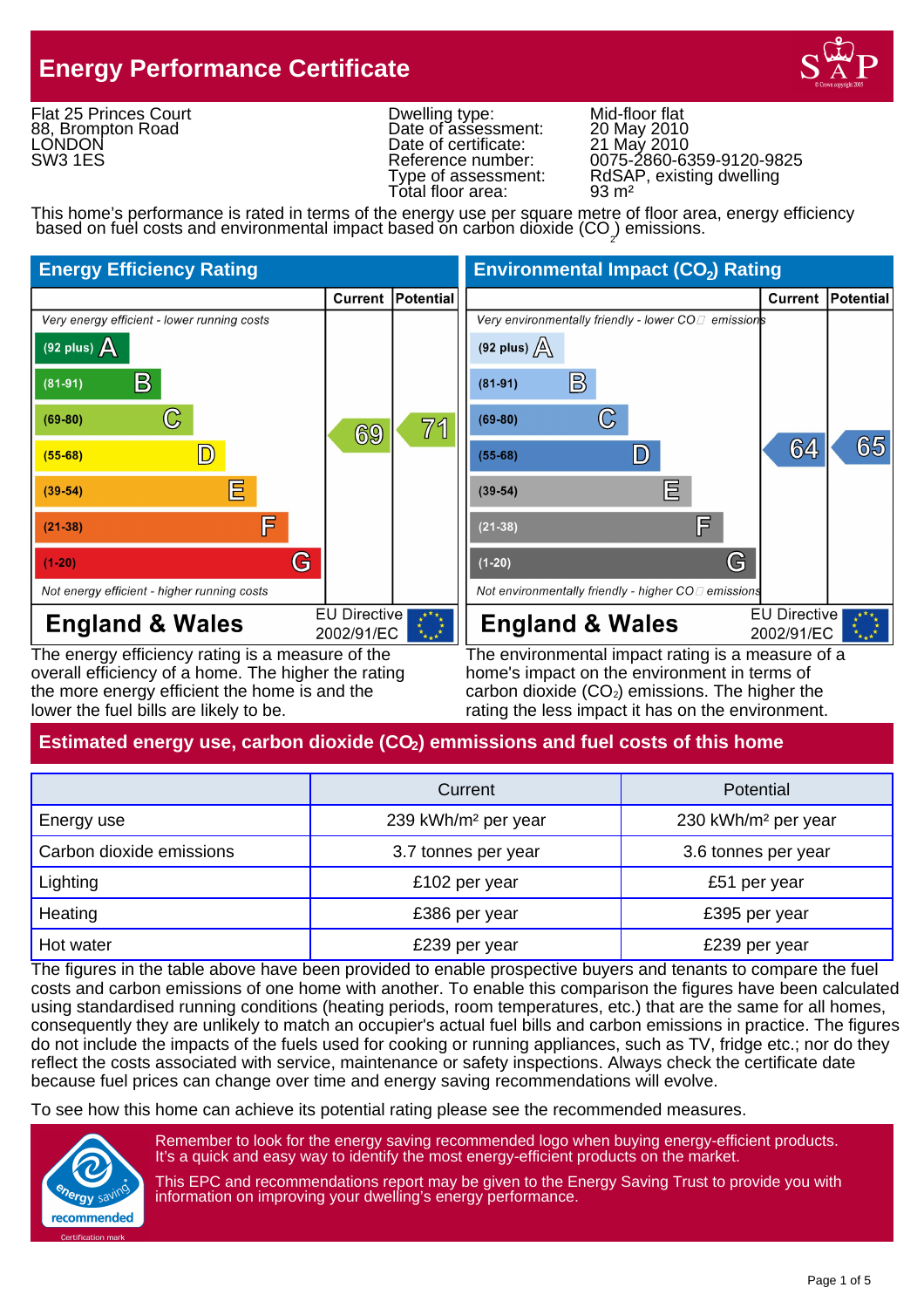#### **About this document**

The Energy Performance Certificate for this dwelling was produced following an energy assessment undertaken by a qualified assessor, accredited by Stroma Certification, to a scheme authorised by the Government. This certificate was produced using the RdSAP 2005 assessment methodology and has been produced under the Energy Performance of Buildings (Certificates and Inspections) (England and Wales) Regulations 2007 as amended. A copy of the certificate has been lodged on a national register.

| Assessor's accreditation number: | STRO000999             |
|----------------------------------|------------------------|
| Assessor's name:                 | Alex Zieleniewski      |
| Company name/trading name:       | Alex Zieleniewski      |
| Address:                         | 2 Gwyn Close, SW6 2EQ  |
| Phone number:                    | 0000                   |
| Fax number:                      | 0000                   |
| E-mail address:                  | dea_surveys@live.co.uk |
| Related party disclosure:        | No related party       |
|                                  |                        |

#### **If you have a complaint or wish to confirm that the certificate is genuine**

Details of the assessor and the relevant accreditation scheme are as above. You can get contact details of the accreditation scheme from their website at www.stroma.com together with details of their procedures for confirming authenticity of a certificate and for making a complaint.

#### **About the building's performance ratings**

The ratings on the certificate provide a measure of the building's overall energy efficiency and its environmental impact, calculated in accordance with a national methodology that takes into account factors such as insulation, heating and hot water systems, ventilation and fuels used. The average Energy Efficiency Rating for a dwelling in England and Wales is band E (rating 46).

Not all buildings are used in the same way, so energy ratings use 'standard occupancy' assumptions which may be different from the specific way you use your home. Different methods of calculation are used for homes and for other buildings. Details can be found at www.communities.gov.uk/epbd.

Buildings that are more energy efficient use less energy, save money and help protect the environment. A building with a rating of 100 would cost almost nothing to heat and light and would cause almost no carbon emissions. The potential ratings on the certificate describe how close this building could get to 100 if all the cost effective recommended improvements were implemented.

# **About the impact of buildings on the environment**

One of the biggest contributors to global warming is carbon dioxide. The way we use energy in buildings causes emissions of carbon. The energy we use for heating, lighting and power in homes produces over a quarter of the UK's carbon dioxide emissions and other buildings produce a further one-sixth.

The average household causes about 6 tonnes of carbon dioxide every year. Adopting the recommendations in this report can reduce emissions and protect the environment. You could reduce emissions even more by switching to renewable energy sources. In addition there are many simple everyday measures that will save money, improve comfort and reduce the impact on the environment. Some examples are given at the end of this report.

#### **Visit the Department for Communities and Local Government website at www.communities.gov.uk/epbd to:**

- Find how to confirm the authenticity of an energy performance certificate
- Find how to make a complaint about a certificate or the assessor who produced it
- Learn more about the national register where this certificate has been lodged the Department is the controller of the data on the register for Data Protection Act 1998 purposes
- Learn more about energy efficiency and reducing energy consumption

Further information about Energy Performance Certificates can be found under Frequently Asked Questions at www.epcregister.com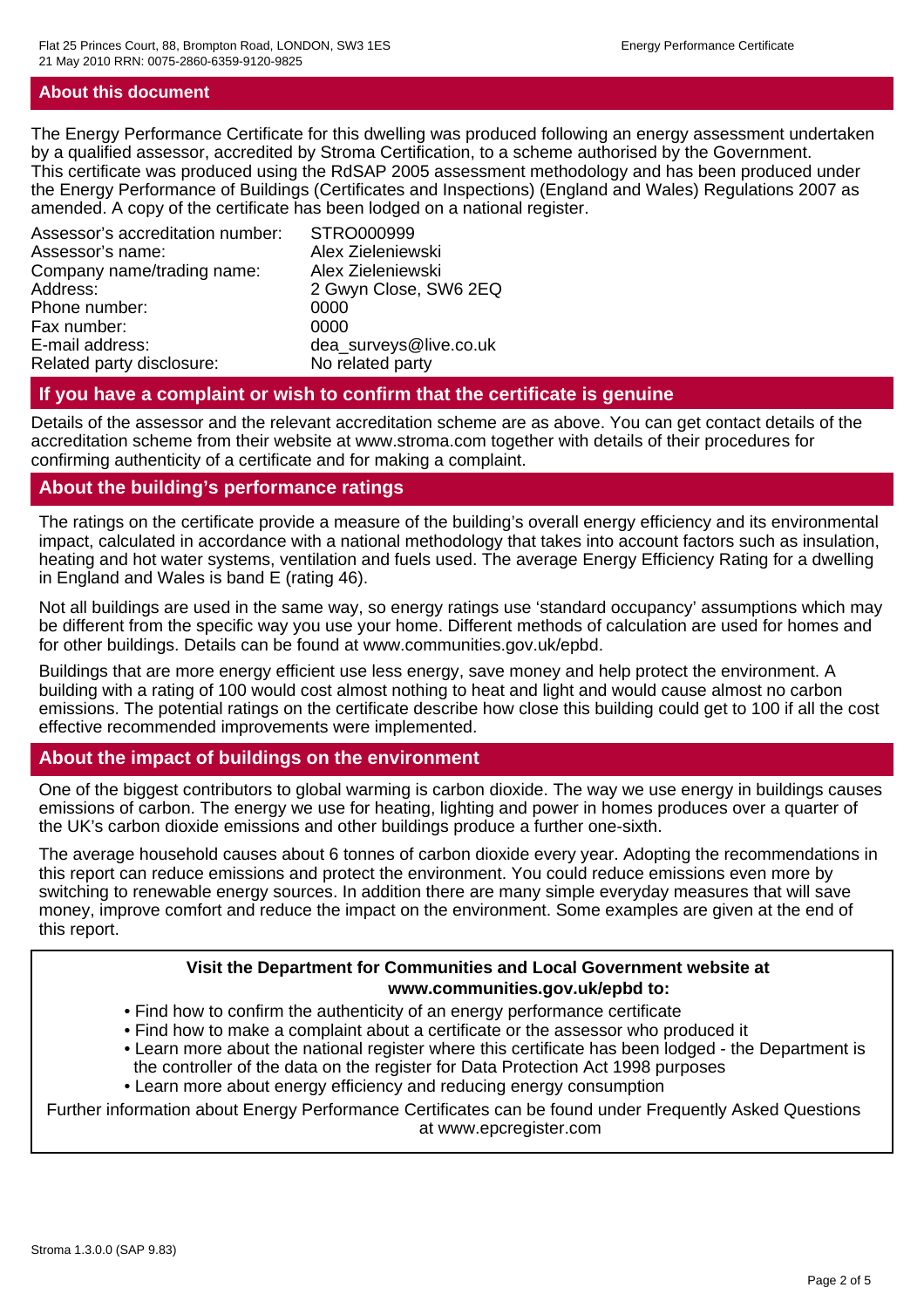# **Recommended measures to improve this home's energy performance**

Flat 25 Princes Court 88, Brompton Road **LONDON** SW3 1ES

Date of certificate: Reference number: 21 May 2010 0075-2860-6359-9120-9825

#### **Summary of this home's energy performance related features**

The table below gives an assessment of the key individual elements that have an impact on this home's energy and environmental performance. Each element is assessed by the national calculation methodology against the following scale: Very poor / Poor / Average / Good / Very good. The assessment does not take into consideration the physical condition of any element. 'Assumed' means that the insulation could not be inspected and an assumption has been made in the methodology based on age and type of construction.

| Element                  | Description                                    | <b>Current Performance</b> |               |
|--------------------------|------------------------------------------------|----------------------------|---------------|
|                          |                                                | <b>Energy efficiency</b>   | Environmental |
| Walls                    | Solid brick, as built, no insulation (assumed) | Very poor                  | Very poor     |
| Roof                     | (another dwelling above)                       |                            |               |
| Floor                    | (other premises below)                         |                            |               |
| <b>Windows</b>           | Full secondary glazing                         | Good                       | Good          |
| Main heating             | Community scheme, mains gas                    | Good                       | Good          |
| Main heating controls    | Flat rate charging, no thermostatic control    | Very poor                  | Very poor     |
| <b>Secondary Heating</b> | None                                           |                            |               |
| Hot water                | From main system                               | Average                    | Good          |
| Lighting                 | No low energy lighting                         | Very poor                  | Very poor     |

**Current energy efficiency rating <b>C** 69

**Current environmental impact (CO<sub>2</sub>) rating <b>2 2 2 D 2 D 64** 

**Low and zero carbon energy sources**

None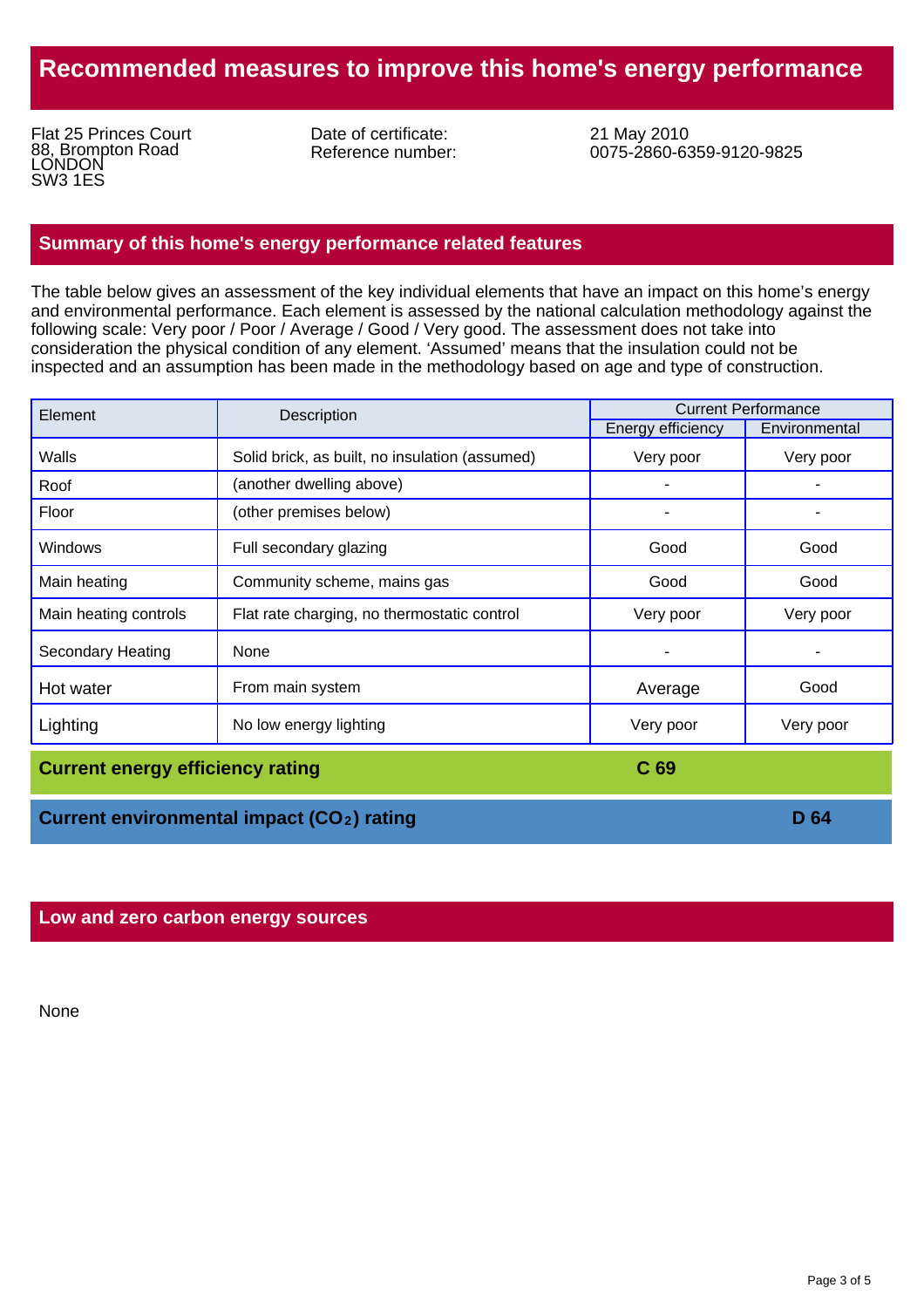#### **Recommendations**

The measures below are cost effective. The performance ratings after improvement listed below are cumulative, that is they assume the improvements have been installed in the order that they appear in the table. However you should check the conditions in any covenants, warranties or sale contracts, and whether any legal permissions are required such as a building warrant, planning consent or listed building restrictions.

| Lower cost measures (up to £500)                         | <b>Typical savings</b><br>per year | Performance ratings after improvement |                      |
|----------------------------------------------------------|------------------------------------|---------------------------------------|----------------------|
|                                                          |                                    | Energy efficiency                     | Environmental impact |
| Low energy lighting for all fixed outlets                | £41                                | C 71                                  | D 65                 |
| Total                                                    | £41                                |                                       |                      |
| <b>Potential energy efficiency rating</b>                |                                    | C 71                                  |                      |
| Potential environmental impact (CO <sub>2</sub> ) rating |                                    | D 65                                  |                      |

# **Further measures to achieve even higher standards**

The further measures listed below should be considered in addition to those already specified if aiming for the highest possible standards for this home. However you should check the conditions in any covenants, planning conditions, warranties or sale contracts.

| 2 50 mm internal or external wall<br>insulation | £150 | C 79 | C 75 |
|-------------------------------------------------|------|------|------|
| <b>Enhanced energy efficiency rating</b>        |      | C 79 |      |
| Enhanced environmental impact (CO2) rating      |      |      | C.75 |

Improvements to the energy efficiency and environmental impact ratings will usually be in step with each other. However, they can sometimes diverge because reduced energy costs are not always accompanied by reduced carbon dioxide  $(CO<sub>2</sub>)$  emissions.